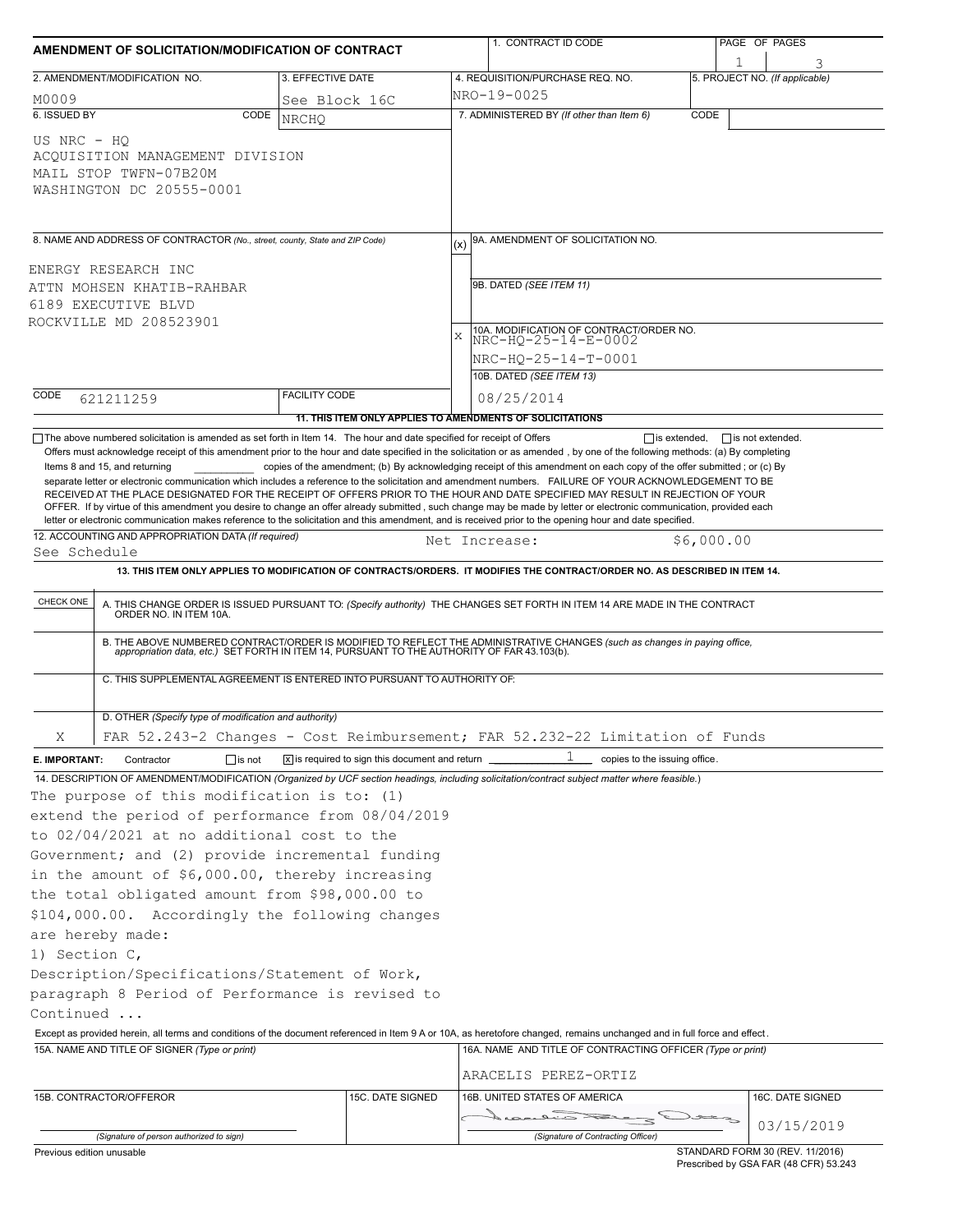REFERENCE NO. OF DOCUMENT BEING CONTINUED **Example 20 and 20 and 20 and 20 and 20 and 20 and 20 and 20 and 20 and 20 and 20 and 20 and 20 and 20 and 20 and 20 and 20 and 20 and 20 and 20 and 20 and 20 and 20 and 20 and 20** 

**CONTINUATION SHEET** NRC-HQ-25-14-E-0002/NRC-HQ-25-14-T-0001/M0009 2 3

NAME OF OFFEROR OR CONTRACTOR ENERGY RESEARCH INC

| ITEM NO. | SUPPLIES/SERVICES                                                                                                                                                                                                                                                                                                                                                                                                                 | QUANTITY UNIT |     | UNIT PRICE | <b>AMOUNT</b> |
|----------|-----------------------------------------------------------------------------------------------------------------------------------------------------------------------------------------------------------------------------------------------------------------------------------------------------------------------------------------------------------------------------------------------------------------------------------|---------------|-----|------------|---------------|
| (A)      | (B)                                                                                                                                                                                                                                                                                                                                                                                                                               | (C)           | (D) | (E)        | (F)           |
|          | read as follows:<br>"The projected period of performance will expire<br>on February 4, 2021."                                                                                                                                                                                                                                                                                                                                     |               |     |            |               |
|          | 2) SECTION F - Deliveries or Performance, clause<br>NRCF030A PERIOD OF PERFORMANCE ALTERNATE I is<br>revised to read as follows:<br>"This order shall commence on August 5, 2014 and<br>will expire on February 4, 2021. (See FAR<br>$52.216 - 18 -$ Ordering)."                                                                                                                                                                  |               |     |            |               |
|          | 3) Section B, Supplies or Services and<br>Price/Costs, clause NRCB044 CONSIDERATION AND<br>OBLIGATION-INDEFINITE-QUANTITY CONTRACT,<br>paragraph (c) is revised to read as follows:<br>"(c) The amount currently obligated by the<br>Government with respect to this contract is<br>\$104,000.00, of which the sum of<br>represents the estimated reimbursable costs, and<br>of which the sum of<br>represents the<br>fixed-fee." |               |     |            |               |
|          | All other terms and conditions remain unchanged.                                                                                                                                                                                                                                                                                                                                                                                  |               |     |            |               |
|          | Total Obligated Amount: \$104,000.00 (Changed)<br>Total Base and Exercised Options: \$264,545.50<br>(Unchanged)<br>Total Base and All Options: \$264,545.50<br>(Unchanged)<br>LIST OF CHANGES:<br>Reason for Modification: Change Order                                                                                                                                                                                           |               |     |            |               |
|          | Period Of Performance End Date changed from<br>04-AUG-19 to 04-FEB-21<br>Obligated Amount for this Modification: \$6,000.00<br>New Total Obligated Amount for this Award:<br>\$104,000.00                                                                                                                                                                                                                                         |               |     |            |               |
|          | Incremental Funded Amount changed:<br>from<br>\$98,000.00 to \$104,000.00<br>Contracting Officer changed<br>from KARLA F. FITZ                                                                                                                                                                                                                                                                                                    |               |     |            |               |
|          | ARACELIS PEREZ-ORTIZ<br>to.                                                                                                                                                                                                                                                                                                                                                                                                       |               |     |            |               |
|          | IPP Department ID changed to :<br>CHANGES FOR LINE ITEM NUMBER: 1<br>Obligated Amount for this Modification: \$6,000.00<br>Incremental Funded Amount changed from \$98,000.00<br>to \$104,000.00<br>Continued                                                                                                                                                                                                                     |               |     |            |               |
|          |                                                                                                                                                                                                                                                                                                                                                                                                                                   |               |     |            |               |